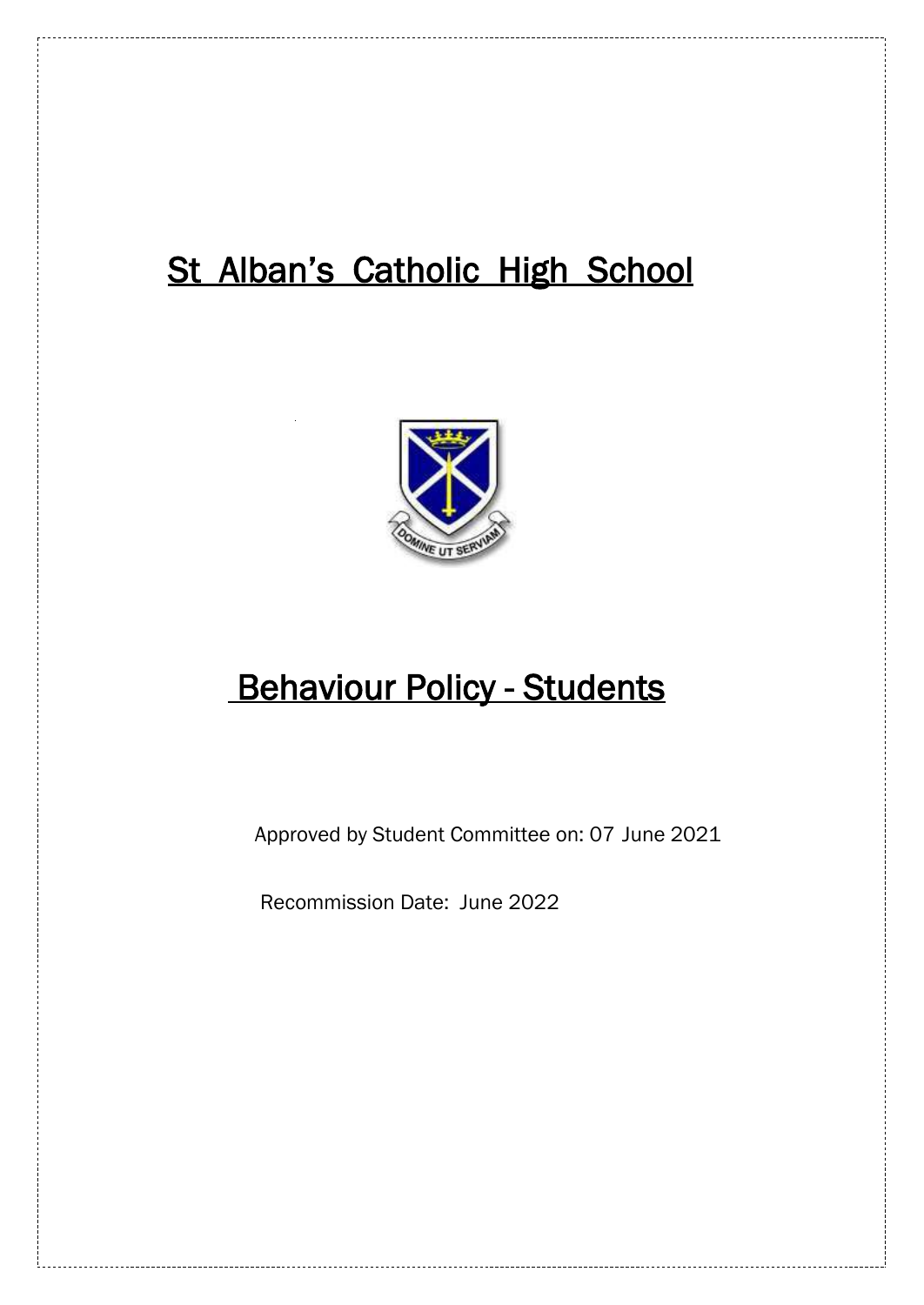# Contents:

| Statement of Principles: The Governing Body |                                         | page | 3  |
|---------------------------------------------|-----------------------------------------|------|----|
| Section 1                                   | Introduction                            | page | 4  |
| Section 2                                   | Overview                                | page | 5  |
| Section 3                                   | Attendance and Punctuality              | page | 6  |
| Section 4                                   | Independent Work (SAIL)                 | page | 6  |
| Section 5                                   | Uniform and Appearance                  | page | 6  |
| Section 6                                   | Effort                                  | page | 7  |
| Section 7                                   | Lesson preparation and organisation     | page | 7  |
| Section 8                                   | <b>Electronic Devices</b>               | page | 8  |
| Section 9                                   | <b>Bullying</b>                         | page | 8  |
| Section 10                                  | Serious Offences                        | page | 9  |
| Section 11                                  | Responding to behaviour                 | page | 10 |
| Section 12                                  | Care, Control and Physical intervention | page | 13 |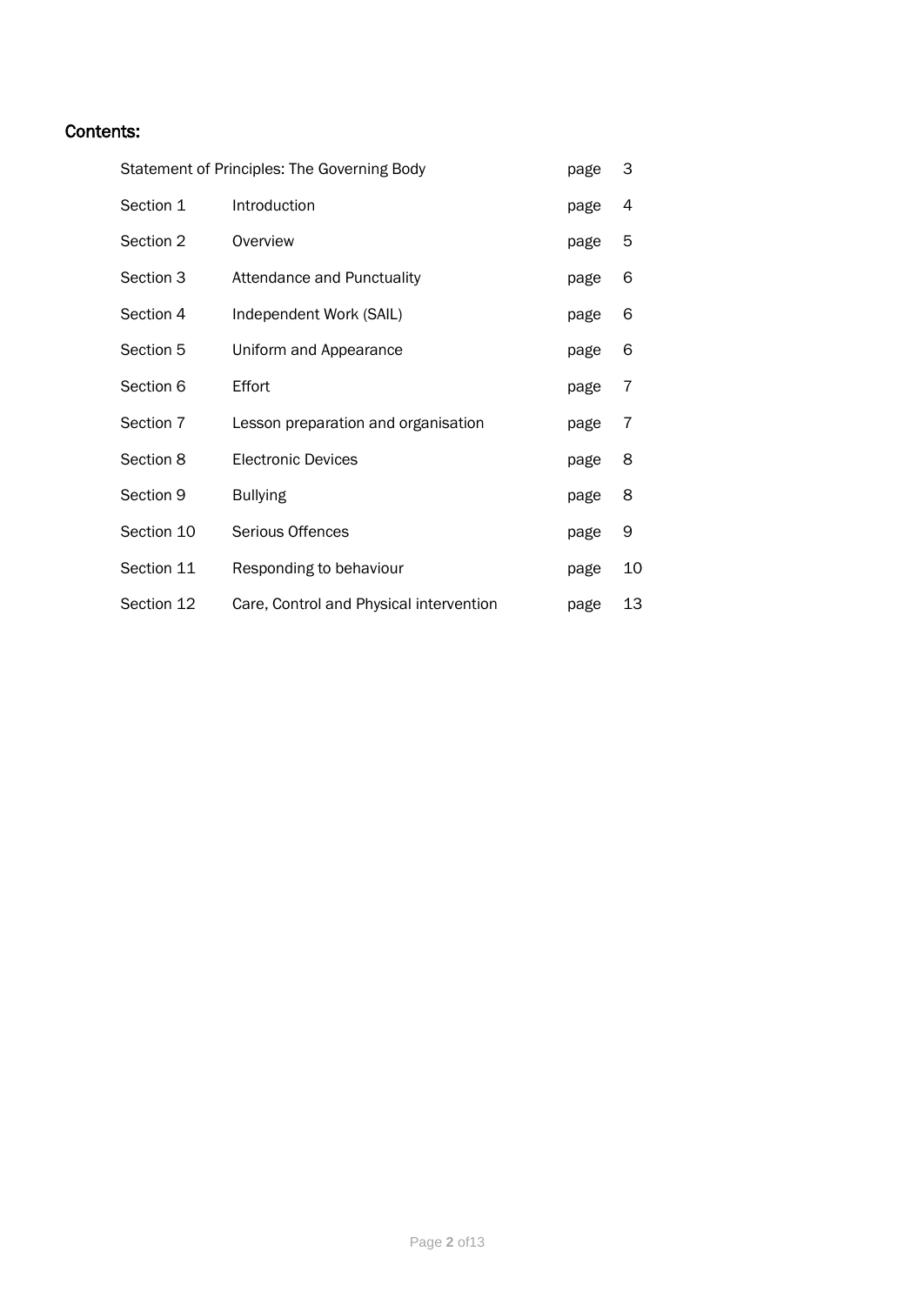## Governing Body Statement of Principles:

The Governing Body seeks to promote a positive learning environment which enables each individual student and member of staff to fulfil his or her full potential and encourages lifelong learning for all.

## Mission Statement:

St Alban's Catholic High School strives to provide an excellent education for our students within a caring Christian community where all are respected, valued and supported to achieve their potential. We aim to inspire everyone with the strength and purpose to begin the journey of learning for life and to prepare our students to lead by their example in the modern world.

## Our Strategy

- $\Box$  To recognise that each individual student and member of staff is a unique creation in the image of God, and deserves to be valued equally;
- $\Box$  To follow Christ's example by providing a living testimony to the goodness and presence of God and so to prepare our students for a fuller participation as followers of Christ in the life of their community;
- $\Box$  To develop effective leadership throughout all levels of the staffing structure and to use this to create a successful teaching environment where high expectations of students, staff and governors are met;
- $\Box$  To provide a positive and supportive environment in which staff can maximise their skills and to support them in fulfilling their potential for the benefit of themselves and our students;
- $\Box$  To provide full opportunity for our students to develop their individual talents and build a strong foundation for their future;
- $\Box$  To enable leaders to lead, teachers to teach and learners to learn.

## Expectation

In setting the Behaviour Policy, the Governing Body expects that:

- $\Box$  All members of the school community, at all times, behave in a polite and considerate manner showing respect for themselves, each other and to the school itself;
- $\Box$  Students behave in a manner which supports the learning of other students and does not jeopardise the health and safety of any member of the school community;
- $\Box$  Students will not use offensive language, will adhere to the anti-bullying policy and will at all times promote tolerance and respect with regards to protected characteristics;
- $\Box$  Students who attend and behave well will be recognised through the school reward system;
- $\Box$  Students who do not manage to attend and behave in line with the school's expectations will be dealt with through the school system of sanctions or interventions.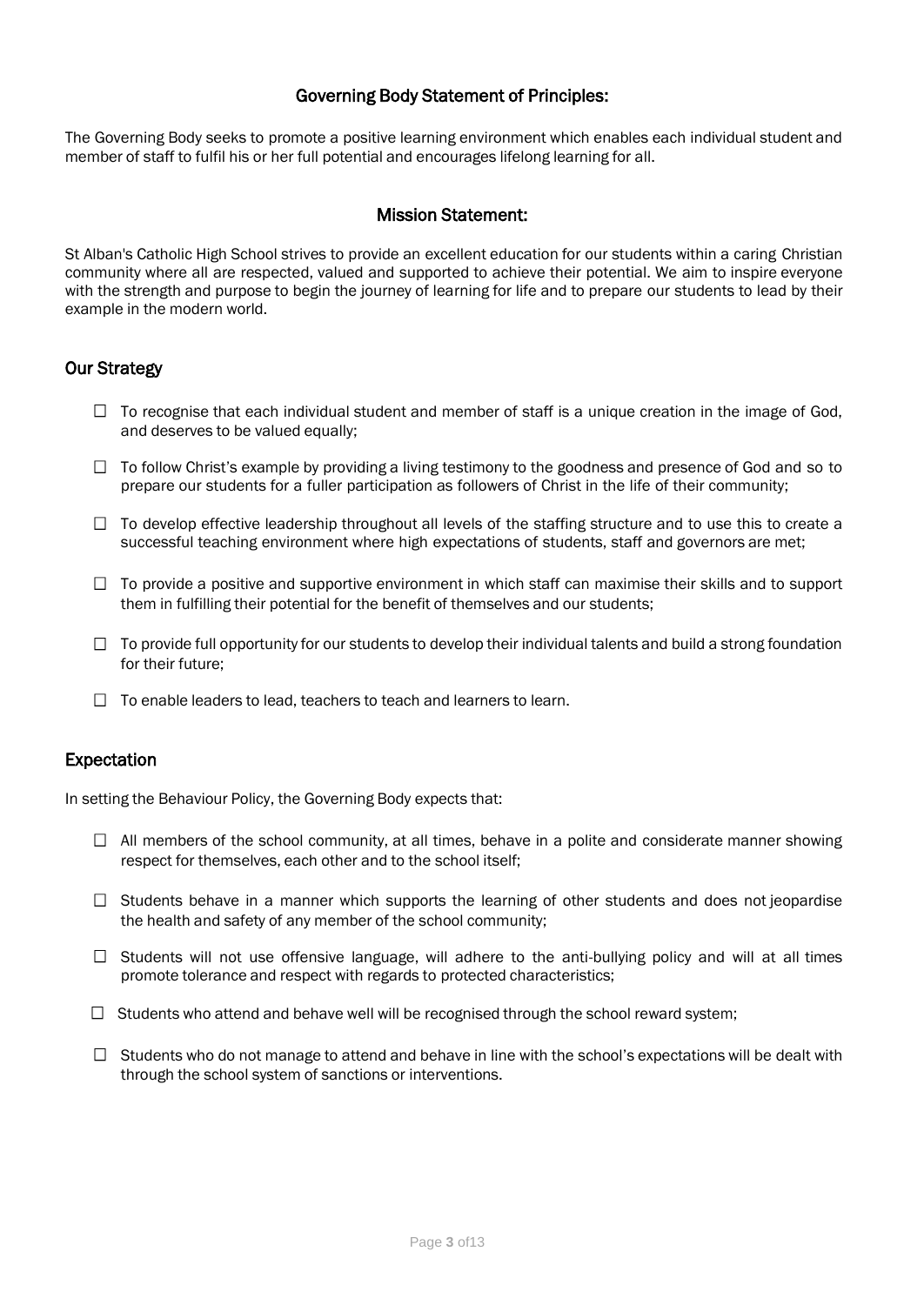## Section 1 Introduction

1.1 Our Behaviour Policy is designed in such a way that it follows the principles set out in our Mission Statement. Whilst we aim to foster an atmosphere in which students may reach their academic potential and also develop fully as individuals, we recognise that there may be occasions when behaviour falls below the high level we are trying to achieve. Students' particular needs and difficulties are taken into account to safeguard their interests. Therefore, clear guidelines for what may happen if behaviour is unacceptable are essential. 'Learning, Respecting, Caring' is paramount in the school's mission.

1.2 The school will not be successful if it works in isolation. We must maintain strong links with the parents of our students. The support of parents and their understanding of any sanction which may be implemented for unacceptable behaviour is crucial. The Form Tutor and Student Support Manager, working with other staff, have a responsibility on a day-to-day basis for the overall wellbeing of each student. Each student should be able to develop secure and trusting relationships with members of staff and with each other. Changes in pastoral staff responsible for any student will be kept, where possible, to a minimum.

1.3 The scope of this Policy extends, as is recommended by DfE guidelines, to students:

- i) On the school site;
- ii) Outside school on school business (e.g. trips, visits);
- iii) Situations where the student is not on school business but where taking action aids 'maintaining good behaviour and discipline among the student body as a whole'. One example of this would be travelling to and from school.

#### In addition for clarity,

'The behaviour of students outside school can be considered as grounds for exclusion. This will be a matter of judgement for the head teacher in accordance with the school's published behaviour policy.' (Exclusion from maintained schools, Academies and Student Referral Units in England; DfE 2017)

"Teachers have power to discipline students for misbehaviour which occurs in school and, in some circumstances, outside of school".

"Teachers' powers to discipline include the power to discipline students even when they are not at school or in the charge of a member of staff".

(Behaviour and discipline in schools; DfE Jan 2016)

At St Alban's we include web-based Social Media and electronic communication within this category and will act if this has direct impact on school life.

DfE Guidance is clear that the school can discipline students to respond to behaviour which could adversely affect the reputation of the school.

1.4 There may be times when the school's considered response to students not meeting expectations will be one of restoration. The concept of restorative justice places an emphasis on impacting on behaviour in a way that fosters understanding of the damage caused to others or to property.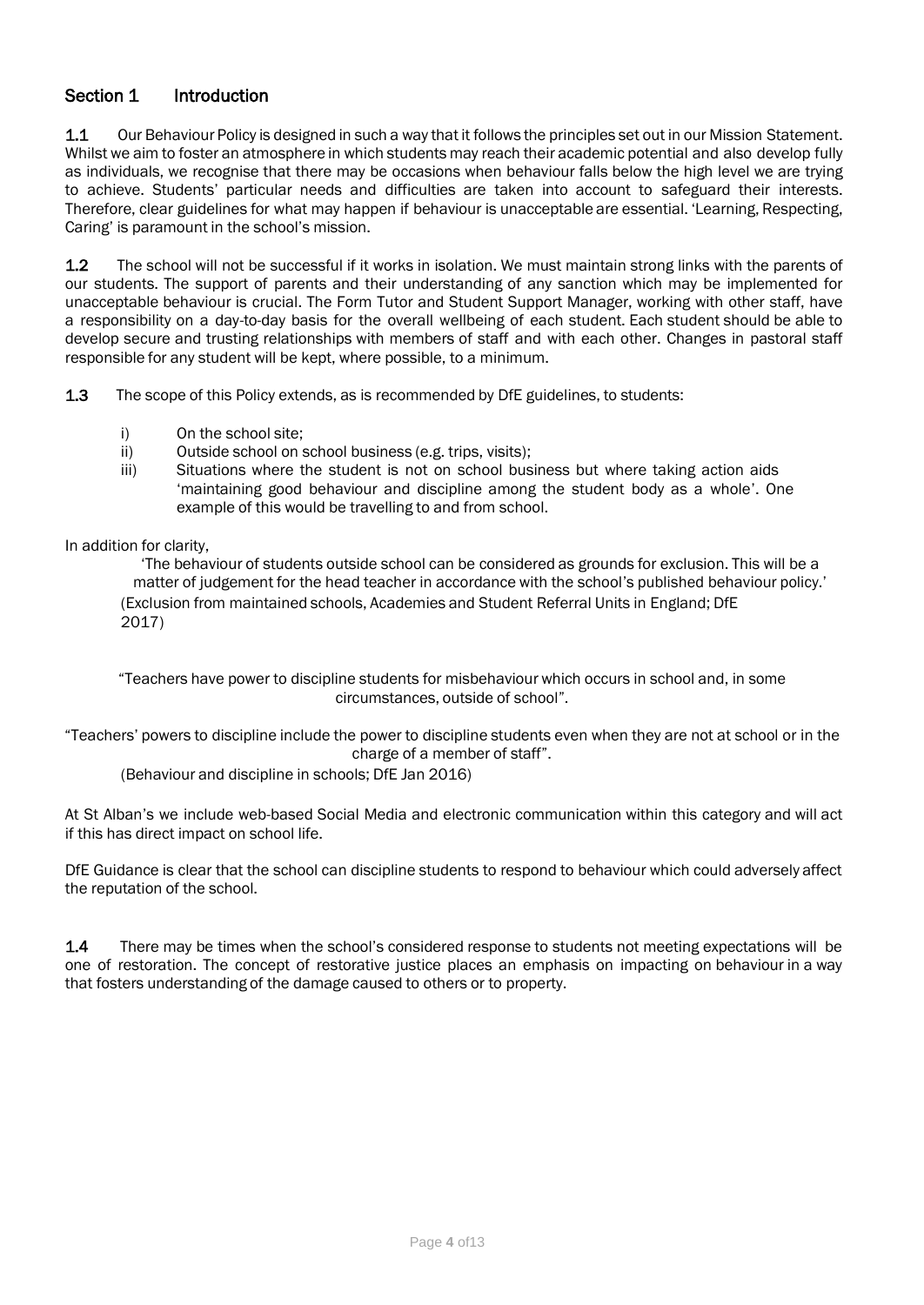## Section 2 Overview

2.1 St. Alban's students are expected to be responsible for their own behaviour. They should have respect for themselves, respect for others and also for the environment in which they work. This is a Catholic School and students are reminded of Christ's message: *Just as I have loved you, you also must love one another* (John 13.34)*.* This will be shown by high standards of behaviour and empathy for others, effort, punctuality, classwork, SAIL, organisation, attendance and uniform. We endeavour to acknowledge behaviour that is of a high standard and have a system of rewards for doing so.

2.2 A high standard of behaviour is maintained by considering three aspects:

#### -Respect for Learning-

We believe students have a right to learn; a responsibility to learn and to help others learn. This is shown by a positive and active involvement in classwork and school life. Inside the classroom this means that lessons are able to progress without disruption. Each student should ensure that they arrive for all lessons with the correct books and equipment, in the right uniform and with an expectation that they will contribute in a positive way to the success of the lesson.

#### -Respect for others-

#### *We believe that everyone has a right to be respected and a responsibility to respect themselves, others and the school ambitions.*

All members of the school community should be treated with respect. This is shown by the way that we speak to each other and by being courteous, well-mannered and by showing regard for the feelings of others and difficulties they face. Discrimination will not be tolerated.

#### -Respect for the caring environment –

#### *We believe we have a right to feel cared for and a responsibility to care for others.*

We all benefit from working in a clean and tidy environment that is well-resourced and safe. To maintain this all members of the school community should not drop litter or use chewing gum. It is also important to respect other people's property and work displayed around the school, and to report any theft or

damage to the nearest member of staff. Smoking is strictly forbidden either in school or whilst representing the school on a trip or journey; this includes e-cigarettes.

2.3 There are many aspects of the daily life of the school that can have an effect on behaviour and student progress. These are listed in the following paragraphs with details of our expectations for each. They are followed by the rewards and sanctions that are used by the school in responding to good or bad behaviour. It is not possible in this document to cover every situation that might arise so an element of common sense and a desire to do the best for the student and the school is required in responding to something not covered here.

2.4 To support students in school we have a strong pastoral care structure. The key person in this for an individual student is the form tutor as they have daily contact with the students. There is a Student Support Manager for each of the three Key Stages in the school. Other staff are also available as necessary, Designated Safeguarding Lead, Student Support staff, Chaplain and Head of Year retain an overview of academic performance which we believe is linked to behaviour and application in school.

2.5 Sixth Form students. We expect our sixth form students to set a good example to younger students and we have high expectations of their behaviour and conduct. All students within the school are included within the terms of the behaviour policy, however it may be appropriate in some cases for different sanctions to be applied depending on context. Sixth Form students are not expected to wear uniform but should dress for school in what is regarded as smart casual clothing.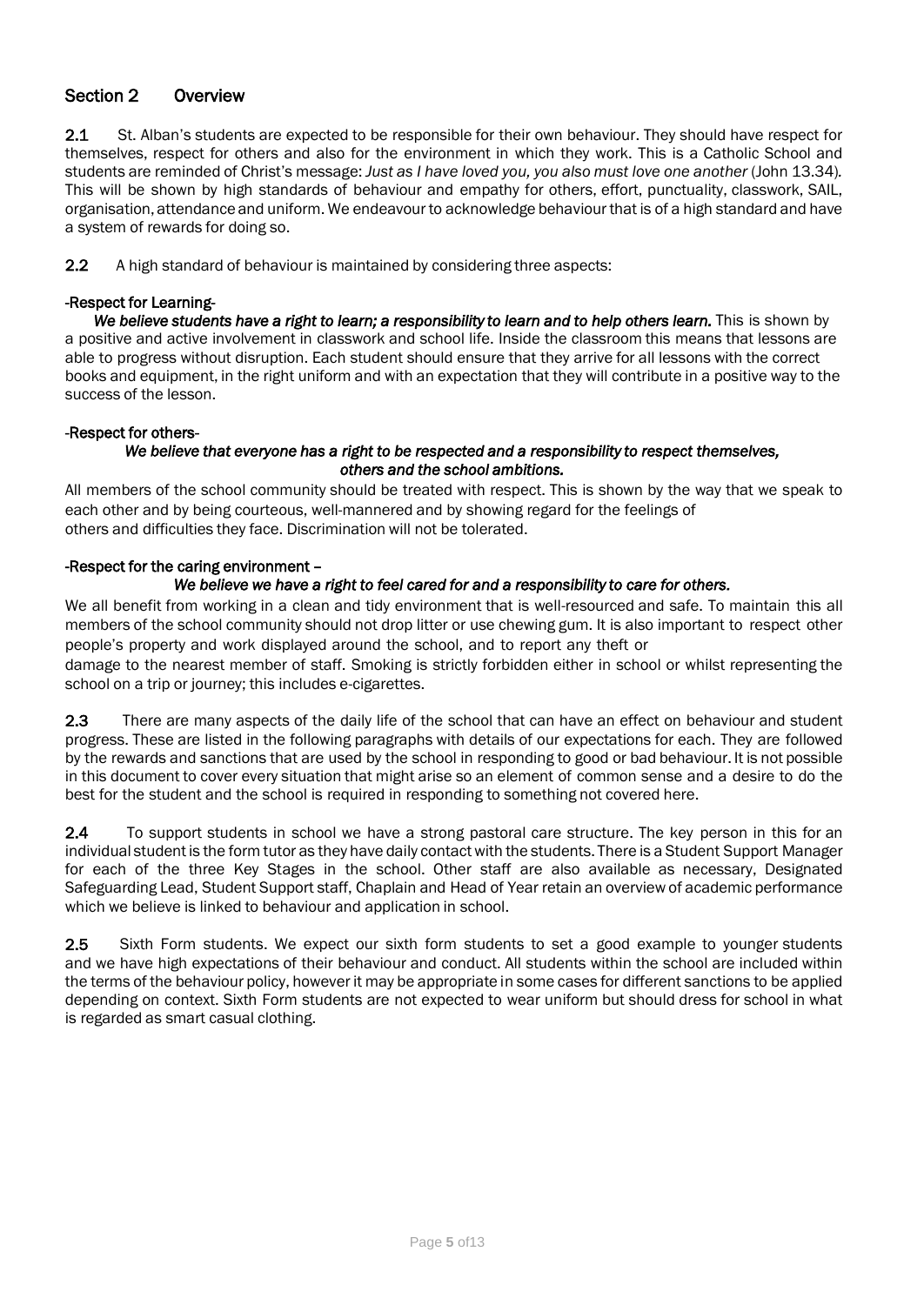# Section 3 Attendance and Punctuality

**3.1** The school is required by law to keep a record of student attendance. It is essential that we have an accurate record of who is in school for safeguarding of students. Good attendance and punctuality are essential for good learning. They are also essential skills for later life. Punctuality and attendance are monitored by Form Tutors and the Attendance Officer and problems are followed up.

3.2 If students are absent from school:

- parents/carers should telephone the school in the morning on the first day of absence; if this does not happen the attendance officer will usually contact the parent/carer to enquire

- any absence needs to be explained; by letter or email from parents/carer or a note in the planner, otherwise this will be deemed 'unauthorised' by the school

- parents/carers should contact the school again if an absence is more than three days. If they do not do so, the school will make attempts to contact them

3.3 On return to school, it is the student's responsibility to seek advice on completing any work missed.

3.4 If a student is late to class, he/she must catch up on work missed. The subject teacher may give a break or lunchtime detention in order to ensure that this is done if the student is late without good reason.

**3.5** Serious lapses in attendance or punctuality will be referred through the Form Tutor to the Attendance Officer. In some instances, a referral will be made to the Education Welfare Officer who may take further action and may issue a Fixed Penalty Notice.

We strongly discourage parents from taking their children out of school for holidays or family outings during the school term. In most cases, unless there are extenuating circumstances,this will count as an unauthorised absence.

3.6 If a student needs to leave during the school day, a note from home will be needed to clarify their need to leave.

3.7 It is expected that students understand they must not leave the site without good reason during the school day. Sanctions may be applied if students leave the site - this includes retrieving footballs from gardens.

## Section 4 Independent Work (St Alban's Independent Learning- 'SAIL')

**4.1** Students should be mindful of the deadline by which the work has to be handed in.

4.2 All work must be completed by the due deadline. Students are encouraged to plan out their SAIL and coursework. If expectations of SAIL completion are not met, this will be addressed through the school's normal sanction and behaviour processes in the same way that expectations of classwork are addressed.

4.3 If there are serious lapses in a student's record for completing SAIL the matter will be referred to the relevant Head of Department. The school has a SAIL Policy.

#### Section 5 Uniform and Appearance

5.1 All students in Years 7 to 11 are expected to wear correct school uniform as it plays an important part in establishing a community spirit and also encourages students to take a personal pride in their own appearance. Commonality of dress prevents social hierarchy created by fashion, instils a sense of belonging and helps students to develop a well-balanced attitude to conforming. They are expected to wear it on the way to and on the way from school each day. The school expects that the appearance of all students will be a credit to the individual, the family and the school itself. (Sixth form see 2.5)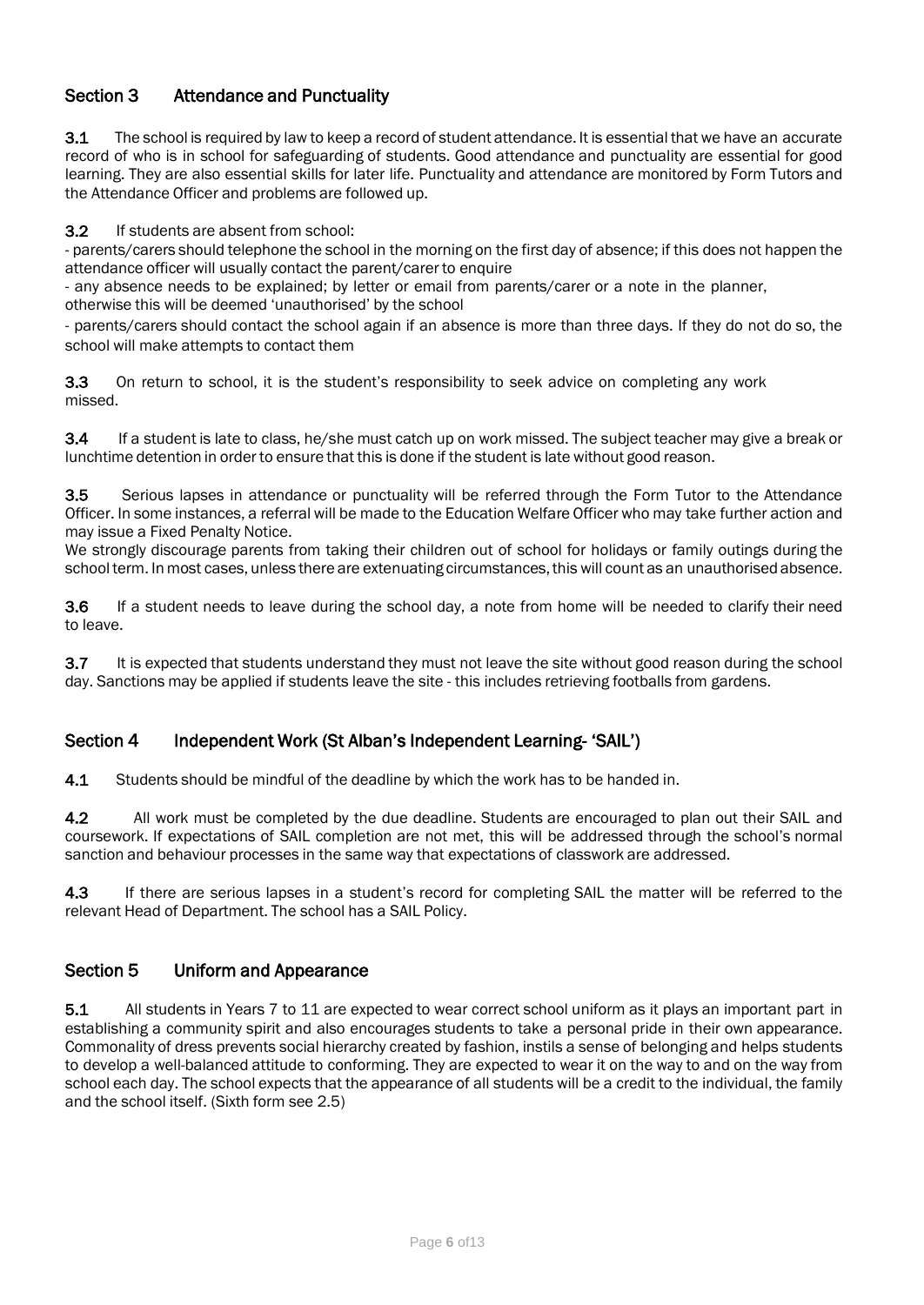5.2 A copy of the uniform list is available separately (on the website) and includes limits on the amount of jewellery that may be worn as well as comments on hoodies, hair styles and other issues that arise from time to time; it is reviewed annually for the school prospectus. There are clear guidelines about hair style; the school does not consent to unnaturally coloured dyed hair. Equally, outrageous hairstyles are not permitted and this is at the discretion of the Headteacher. Students who fail to meet uniform expectations may receive a sanction based on the fact they have not followed a reasonable instruction. For clarity, 'spacers' or 'stretchers' are not permitted to be worn in the ear.

5.3 Key elements of correct uniform are: that trousers are worn correctly and not low slung, shirts are tucked in, ties are the correct length and pushed up to the top, nail varnish is not worn and jewellery is limited as mentioned in 5.2.

5.4 The school website lists the current uniform of the school, and should be interpreted as the standard at the time, as fluctuations may happen over a period of years.

5.5 Whilst it might be argued that customised uniform does not impact on a student's ability to learn, the focus here is on conforming to a set of established principles founded in the fact that flair, expression and individuality can be expressed in the classroom through learning and not through appearance. Customisation goes against principles of uniformity.

# Section 6 Effort

6.1 Students should make every effort to complete work to the best of their ability. St. Alban's has a system for commending effort as well as achievement.

6.2 Effort is reported in a student's 'Interim Report' on a scale of Excellent, Very Good, Good, Some Concerns, Unacceptable, Support Needed.

## Section 7 Lesson preparation and organisation

7.1 It helps to plan ahead and to ensure that SAIL is completed. Timetables should be checked at night to see which lessons take place the following day. The necessary equipment and books should be put in the student's bag for the next morning. Students should be ready and prepared to work from the moment they enter the classroom or teaching area.

7.2 Lesson guidelines. Some useful guidelines to encourage a positive approach are listed in the 'Mission Statement' which is printed in the student planners and on classroom walls.

There are simple, unequivocal guidelines for our teaching areas which state that students should:

- $\Box$  arrive for lessons on time, enter quietly and sit down when asked to do so by the member of staff, lessons will begin with a 'Review and Build' activity to engage learners and build on prior learning;
- $\Box$  ensure they are fully equipped for the lesson;
- $\Box$  remain in their seats and not move around the classroom without the permission of the teacher (or TA);
- $\Box$  raise their hands before speaking and speak when invited to do so by the teacher;
- $\Box$  listen and follow instructions within 5 seconds;
- $\Box$  Talk in lessons must be focused on learning;
- $\Box$  Lesson will end with a 'Check and Consolidate' activity to review learning and check on difficulties that students may have had;
- $\Box$  leave classrooms tidy at the end of the lesson, e.g. tuck chairs in, re-arrange any furniture which has been moved, leave no litter;
- $\Box$  respect the furniture, building and equipment;
- $\Box$  move around the buildings in an orderly way, observing where one way signs apply on staircases;
- $\Box$ keep exercise books and files neat with no scribbling on cover
- $\Box$  not use aerosols in school due to medical conditions that are triggered by such chemicals;
- $\Box$  not chew gum.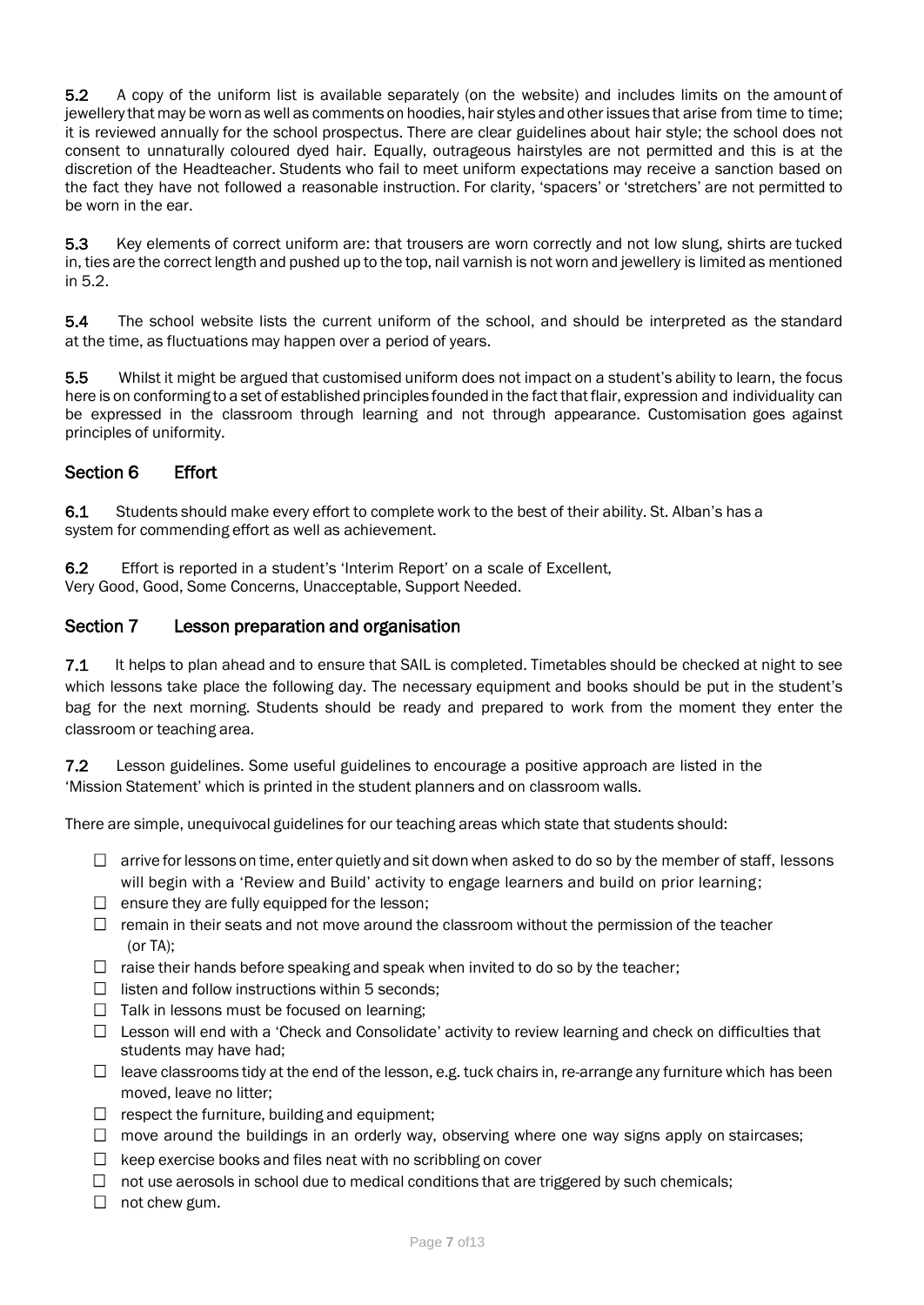7.3 Behaving in a way that disrupts the lesson and the learning of others is treated as a serious offence. Students can expect a sanction if they do not meet the expectations of a member of staff.

7.4 Water is a key element to staying well hydrated and ready to learn. High sugar and caffeine content "Energy Drinks" must not be brought onto the school site. These do not prepare students to learn and have good conduct. Students should not bring 'fizzy' drinks to school.

# Section 8 Electronic Devices

8.1 The use of mobile telephones is not permitted in school. It is appreciated that, for safety reasons, students may require to have access to a phone on the way to or from school. However, whilst at school, they must be both turned off and kept out of sight. Staff will confiscate mobile telephones if they are seen in use in school and hand them into the school office. Students can then collect them at the end of the day. In the case of repeated confiscation, parents may be asked to discuss with the school appropriate arrangements to ensure the student does not need to have the phone in school during normal school hours. Use of a mobile phone during a lesson will be deemed a serious offence and it will be confiscated. Parents may be asked to collect mobile phones rather than them be handed back to students.

8.2 Personal music players and other electronic devices should not be brought into school. As with mobile phones, they are not covered by any school insurance and the school would not be liable if they were lost or damaged. Any loss would be the students' responsibility.

8.3 Sometimes students believe that during social times use of phones is permitted. To be clear, students are not permitted to use phones or electronic devices at break or lunchtime. These times are a part of the school day and expectations remain.

8.4 Other 'expensive' items should not be brought to school. Whilst the school would wish to help recover missing items, students and parents need to understand that school staff do not constitute an 'investigative body' and limited efforts can be made to recover items - especially those that should not be in school.

8.5 Students should not record overtly or covertly onto an electronic device. Actions such as these can cause tension between students, between families and infringe on the desire of some parents to not have their students filmed, recorded or photographed in school for any purpose. The school respects this wish and requires students to not undermine it. Students uploading material recorded in school to social media is expressly prohibited.

8.6 As technology evolves students should be mindful that they are responsible for their own property, and that emerging technology, including wearable technology, should not be used covertly or as any kind of recording device - this includes audio and visual. Equally as with smart phones the potential for upset exists and so they should not be used to communicate as a social device.

# Section 9 Bullying

9.1 All members of the school community have the right to feel safe. Any form of bullying is treated seriously and followed up as a matter of priority. We define bullying is defined as: any physical, verbal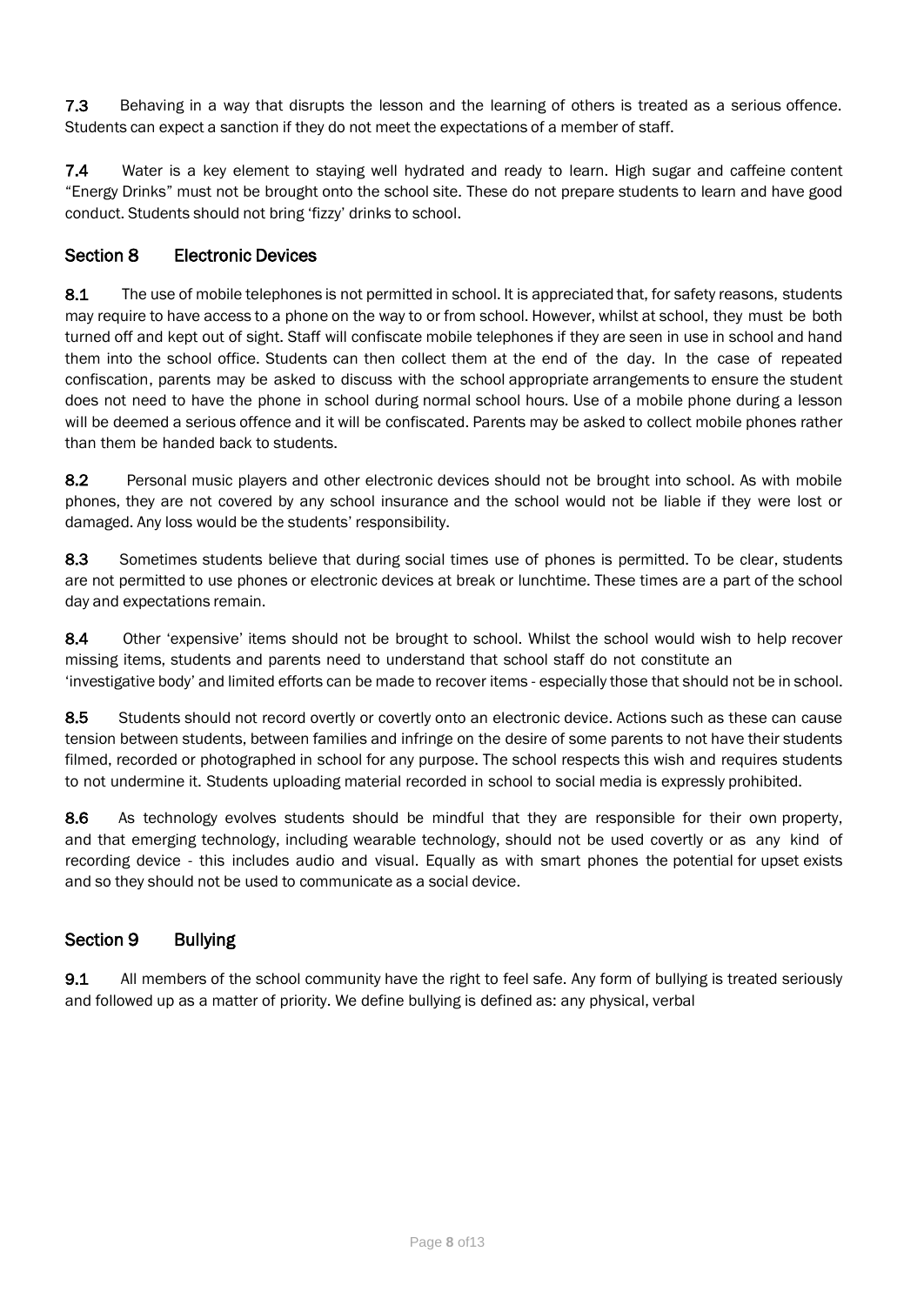or indirect abuse which is deliberately hurtful and causes distress, or which an individual perceives to be bullying in nature. This includes cyber bullying.

9.2 Bullying includes any racial, sexual, disablist or homophobic/transphobic comments, even if they are only perceived as such by the person to whom they are directed. In addition the same degree of offence can be caused to a casual observer or 'passer by' and increases the need to avoid using offensive language. A log of all such incidents is maintained.

9.3 Students need to be aware of the expectation that they are sympathetic to others' difficulties; the ethos of the school reinforces this. At times, insensitivity is perceived as bullying and students can expect to be corrected if they behave in this way.

9.4 Students who are found to have bullied other students in any way will receive a sanction (see later section of this policy) and may also be required to meet with their victim to hear their feelings, and to work together to ensure that the behaviour is not repeated. In this way some form of reconciliation will be sought.

9.5 There is a separate school policy on bullying.

9.6 With the increased use of Social media and electronic communication, the school needs to protect the community from events that then may impact in school. We will not aim to police the Internet; however, reasonable steps will be taken to protect students and their families.

## Section 10 Serious Breaches

10.1 To ensure an ordered and safe environment for all who work at the school, there are some rules to which all must adhere and, if broken, will be treated as very serious matters.

10.2 Whilst it is impractical to list all items in this category and it is not exhaustive, these may include the following:

- $\Box$  behaviour which places the student or others in danger;
- $\Box$  setting off the fire alarm other than in an emergency;
- $\Box$  any form of physical, or verbal abuse, including gathering in large groups intending to intimidate others. This includes acts of racism and bullying;
- $\Box$  inciting any kind of tension between students or their families;
- $\Box$  bringing into school (or transporting around school) any harmful or illegal substances, including tobacco, matches, lighters and alcohol;
- $\Box$  smoking on the school site (or preparing to do so), or on the way to and from school, or being with students who are smoking;
- $\Box$  being under the influence of drugs or alcohol in school;
- $\Box$  bringing onto, or carrying around, the school premises any type of weapon, including any type of knife/penknife or any type of gun, including toy guns and replicas and laser pens. This also applies to travel to and from school;
- $\Box$  using foul language with staff, or within the hearing of staff;
- $\Box$  deliberately releasing security doors;
- $\Box$  acts of prejudice including racism and homophobia;
- $\Box$  direct refusal to follow a reasonable instruction;
- $\Box$  vandalism of school property or that of another individual;
- $\Box$  knowingly placing others in danger;
- $\Box$  making a malicious allegation against a member of staff either verbally or in writing;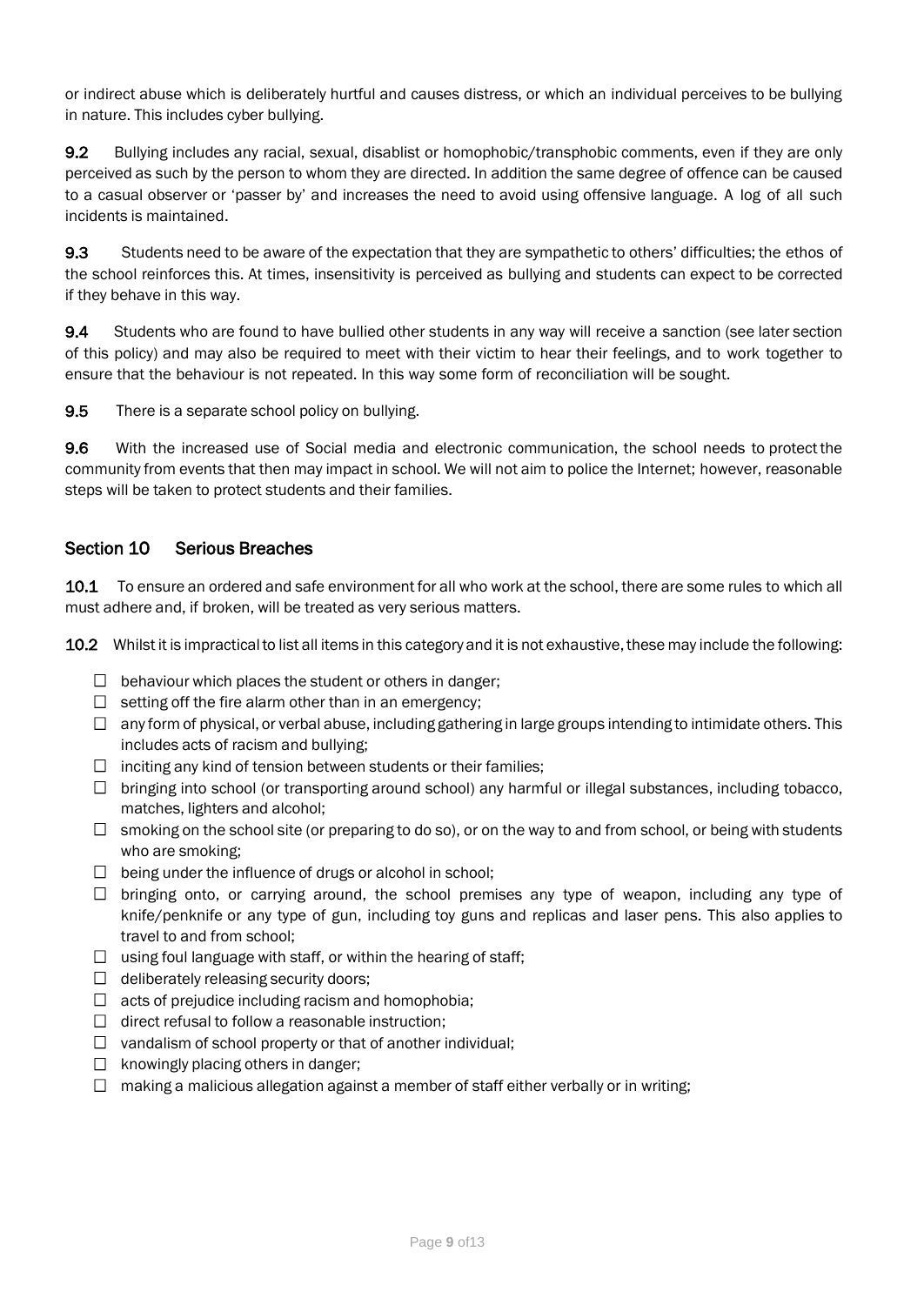- $\Box$  ignoring requests from staff which then places other students in danger;
- $\Box$  theft of property belonging to the school, staff or students;
- $\Box$  sexualised behaviour and inappropriate language, gestures or actions.

10.3 Unforeseen situations may also be included in this category. This means any act not listed above which is perceived to be against the common good and ethos of the school community. The Headteacher may make an assessment that the student is 'no longer within the school's control' and act accordingly.

10.4 There may be times when staff confiscate items (such as mobile phones). Usually these will be returned to students after a reasonable time; sometimes parents or carerswill be required to collect items. In some cases, items may be handed to the Police.

# Section 11 Responding to behaviour

## 11.1 Rewards

When students successfully follow the guidelines outlined above and meet the school's expectations for good behaviour, we endeavour to recognise this. Our present rewards system includes, in no particular order:

- $\Box$  verbal praise, either personal or public commendation;
- $\Box$  House points on the student electronic record;
- $\Box$  subject house points and rewards;
- $\Box$  letters home for good progress shown in interim reports;
- $\Box$  positive comments in Student Planners, exercise books, and students' work;
- $\Box$  praise postcards;
- $\Box$  recognition on Presentations Evening and in assembly;
- $\Box$  prefect status in Year 11, peer supporter status;
- $\Box$  good references for students when they leave the school;
- $\Box$  rewards lunches.

This list is always under review as is the way in which rewards are recorded. Parents will be informed of any changes in 'Contact', our regular newsletter.

# 11.2 Sanctions

When behaviour does not meet expectations we employ a range of strategies to address the situation. These are noted below. The school's rationale for imposing a sanction is to correct behaviour and realign students' actions within the Catholic ethos. The level of response will depend on the seriousness of the offence, whether or not it has happened before and the student's previous disciplinary record.

The school adopts a four-point Consequence System or C System. Behaviour points are categorised by C1 through to C4. C1 being the least serious offence, C4 being the most serious. C points are recorded against the student's behaviour record, and this can be viewed by both students and their parents/carers using an app.

C points are dealt with in the following way:

C1 - minor offence: warning and class teacher will reaffirm expectations

C2 – repeat of persistent offence: 25 minute detention given to be carried out the same day (lunchtime or after school

C3 – serious or persistently disruptive offence: Student moved to another classroom. Head of Department or Faculty to deal with through departmental detention and parents/carers contacted

C4 – Serious or dangerous offence: Head of Year/Senior Leadership team to intervene. 'On Call' can be used to remove a student from a lesson and taken to a quiet study area. SLT detention after school on Friday evening

Clearly, if a student has not corrected their behaviour from a previously imposed sanction, this makes the matter more serious and a more significant sanction might apply than would otherwise have been the case. Sanctions supported by the DfE (Behaviour and Discipline in schools Jan 2016) include:

 $\Box$  verbal reprimand-'expectations reaffirmed';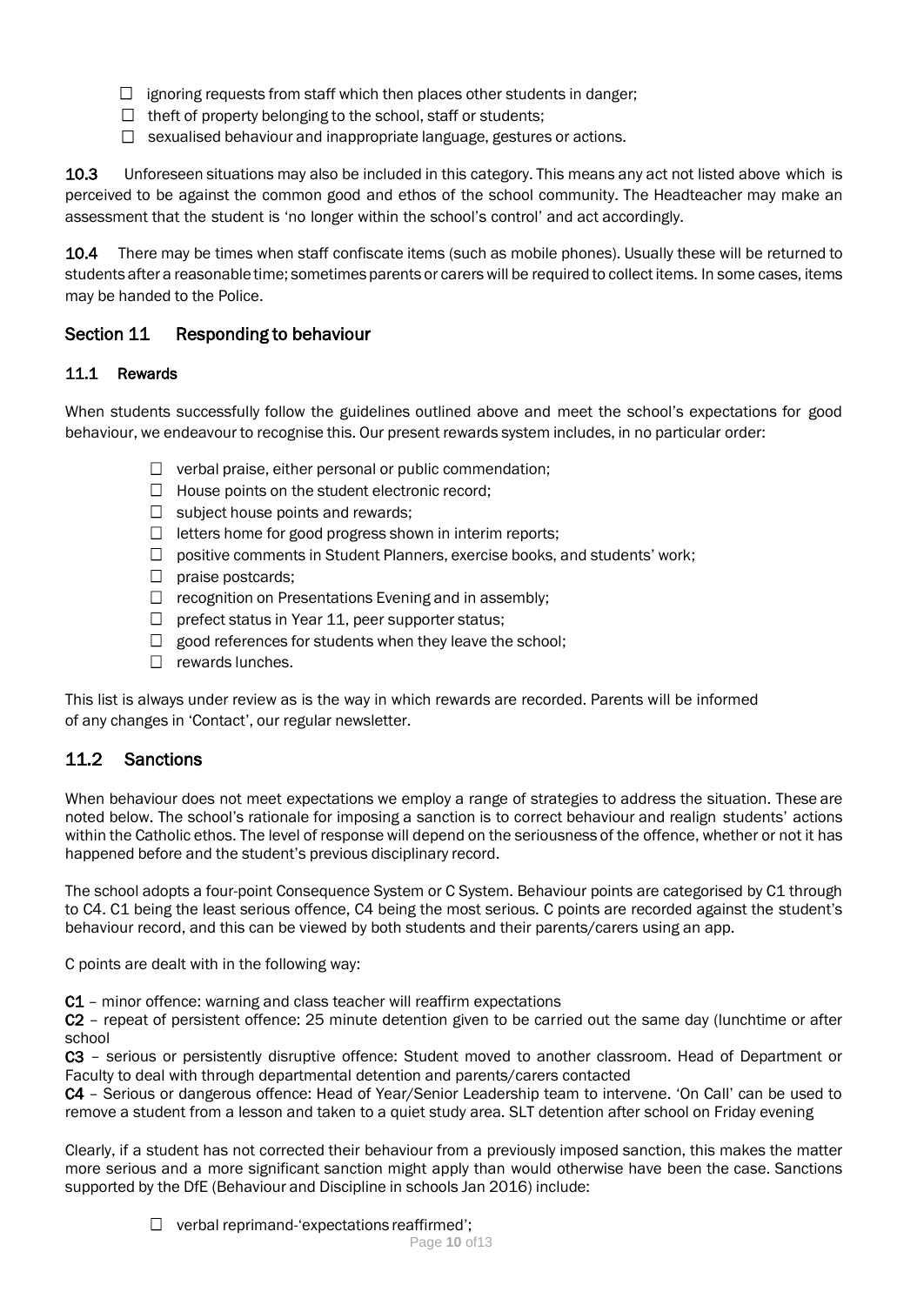- $\Box$  letter or phone call home;
- $\Box$  detention at break time, lunchtime or after school (see below);
- $\Box$  reasonable confiscation of items;
- $\Box$  involvement of pastoral staff;
- $\Box$  being placed On Report for a period of time;
- $\Box$  community service (weeding, tidying, removing graffiti)
- $\Box$  meeting with parents;
- $\Box$  removal of privileges;
- $\Box$  referral to a more senior member of staff;
- $\Box$  removal from lesson(s) / isolation from other students;
- $\Box$  fixed term exclusion (see below);
- $\Box$  permanent exclusion (see below) including referral to governors.
- $\Box$  On occasion elements of restorative justice may be appropriate and will be managed by a member of staff.

Sometimes asking students to put something back into the community is a good way of reinforcing expectations. "Behaviour and discipline in schools" (DfE Jan 2018) legislates for

 $\Box$  Community service (such as weeding, litter pick, removing graffiti etc)

When a student does not meet the expectation of a member of staff an electronic 'Behaviour Concern' is written to record the incident and an appropriate sanction is imposed. This may be passed to another member of staff to respond. The Form Tutor will monitor their behaviour across the school. A sanction may well then be imposed in direct response. An accumulation of behaviour incidents over a period will trigger student interviews with designated staff. This may be the Form Tutor in the first instance; in more serious cases, Pastoral staff and members of the School Leadership Team.

11.3 If poor behaviour has resulted in damage to the school or property the student would be expected to remedy the situation and this may include payment for repair or replacement. A record of poor behaviouris maintained in the school's Management Information System. Any previous record is taken into account when responding to issues.

11.4 There may be occasionswhere it may be perceivedthat inconsistency of approach is taken. The school would always acknowledge that equitable decisions are important, but also that every situation is different, history of behaviour is different and students' response to previous sanctions is different. This may equate to a different school response from one student to another.

11.5 Detentions: Students may be detained during break or lunch times, or after school. Parents/carers will, in most cases, out of courtesy (rather than by obligation) be given twenty-four hours' notice of any after-school detention. However, in some circumstances a student may be kept in on the same day and the school will discuss this with parents if this is the case.

In the interests of safety a student's circumstances (e.g. travelling arrangements) will be taken into consideration.

11.6 Parents' permission is not required for a teacher to detain a student. We inform parents so they can be aware that it is happening. No student will be detained beyond 4.30pm.

11.7 Restorative Approaches. The restorative approach is one which has impact through reflection and education. It may be used where there has been conflict or misunderstanding between individuals. The concept is designed for those involved to better understand everyone's unique perspective and therefore be able to reflect upon which behaviours are appropriate, or not as the case may be. The aim is to repair harm that may have been caused and find a positive outcome, which can draw a line under the incident.

11.8 Exclusion from school is usually reserved for serious offences or persistent misbehaviour. Exclusions are applied to emphasise the gravity of the offence and to recognise that a period of reflection is appropriate. Exclusions may be permanent, for a fixed time or an internal exclusion (isolation).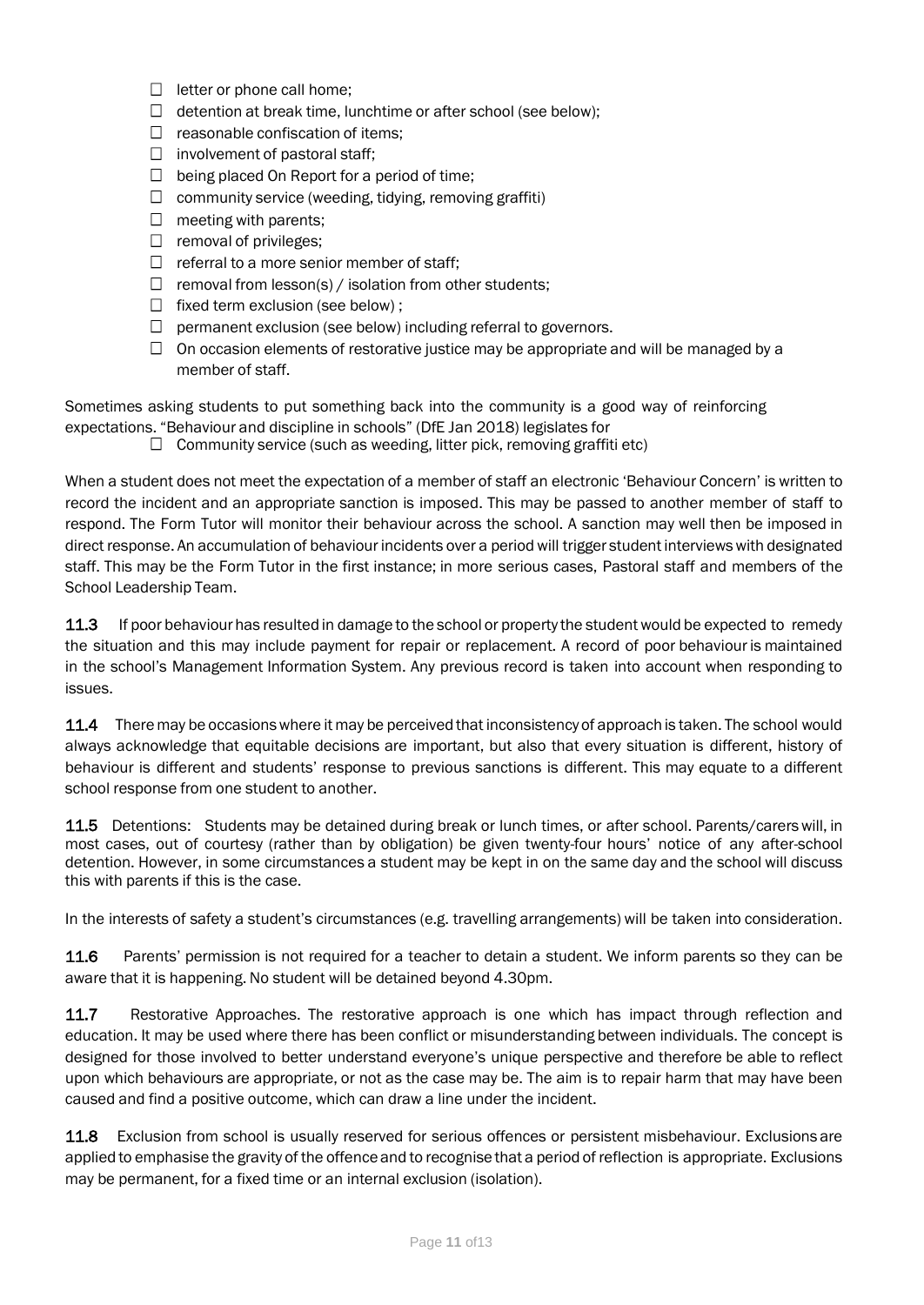11.9 Permanent exclusion is rare, but may be appropriate in some cases. Guidance from the DfE states "*permanent exclusion should be considered for serious breaches of the behaviour policy and where a student* remaining in school would seriously harm the education or welfare of the student or others in school". Sometimes it will be appropriate where there is a history of misbehaviour, where other sanctions have already been applied and/or other strategies used without leading to the necessary improvement.

In some exceptional cases, permanent exclusion will be appropriate for a first or "one off" offence, which might include: -

- a) Serious actual or threatened violence or language against another student or member of staff;
- b) Sexual abuse/assault;
- c) Supplying or carrying drugs;
- d) Carrying offensive weapons;
- e) Deliberately and consciously inciting tension or violence.

11.10 Alternatively, where there are breaches of this policy (including persistent breaches of the behaviour policy) which require a significant response, but where these are not serious enough to warrant permanent exclusion, a "fixed term" external exclusion may be applied in which case the student does not attend school and works at home. This would usually be classed as 'fixed term' i.e. a defined number of days.

11.11 W h e r e it is felt appropriate to consider a significant sanction but that an external exclusion is excessive, the school may apply an internal exclusion, in which case the student will be withdrawn from timetabled lessons to work with a designated member of staff. During this time the student is detained at break and lunchtime. The student concerned is then able to continue with their studies for the duration of their exclusion.

11.12 In a situation where the School is considering applying an external exclusion, an investigation will be carried out (which may or may not include obtaining a written statementfrom the alleged offender, as this might not always be possible). An account will then be relayed to the Headteacher who will consider the matter. Parents will be contacted at some point.

The Headteacher will reach a decision as to whether or not to exclude the student or apply any other sanction, and communicate the decision accordingly to the student's parents in writing. In some cases, any decision is automatically referred to the Governors for ratification; in others, the student or parents can ask the Governors to review the decision. At times, an admission of guilt is likely to be sufficient to avoid drawing students into a disciplinary matter where it is not necessary.

11.13 In reaching any decision, the Headteacher must first ensure that an investigation has been carried out and then decide (on the "balance of probabilities" rather than "beyond reasonable doubt") whether the student acted as alleged. If so, the Headteacher must decide the appropriate sanction to apply taking into account not only the seriousness of the behaviour under consideration but also the previous behaviour of, and sanctions applied to, the student.

11.14 The Headteacher is required to not impose an exclusion "in the heat of the moment" unless there is an immediate threat to the safety of others in the school or the student concerned. In that event, unless the Headteacher feels there is enough information available to reach a decision immediately, they may exclude the student for a fixed term as a temporary measure (informing the parents that this is the case) and then reach a final decision at or before the end of that fixed term.